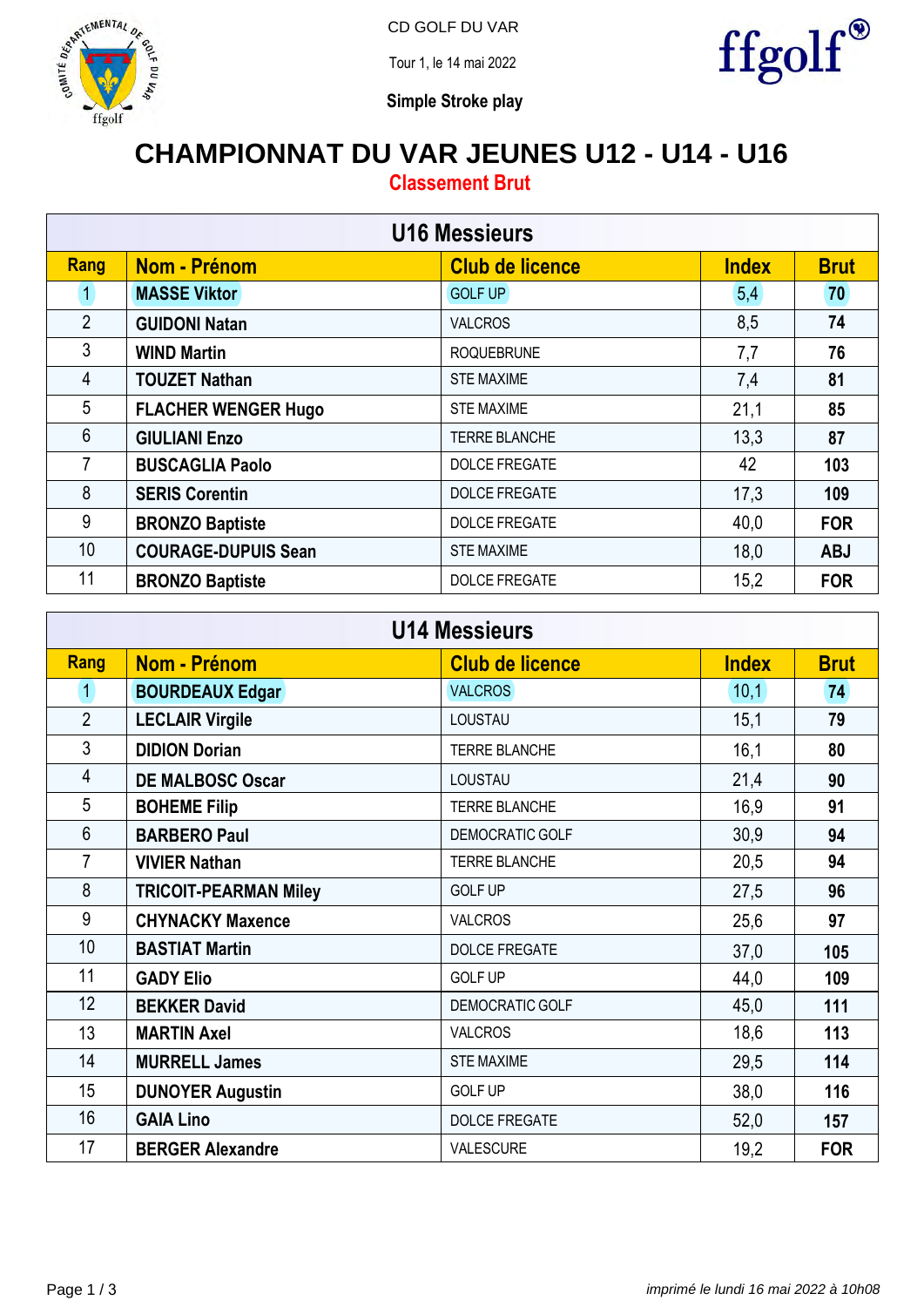

Tour 1, le 14 mai 2022



## **CHAMPIONNAT DU VAR JEUNES U12 - U14 - U16**

**Classement Brut**

| <b>U12 Messieurs</b> |                            |                        |              |             |  |
|----------------------|----------------------------|------------------------|--------------|-------------|--|
| Rang                 | Nom - Prénom               | <b>Club de licence</b> | <b>Index</b> | <b>Brut</b> |  |
| 1                    | <b>VITELLI Louis</b>       | <b>LOUSTAU</b>         | 11,2         | 78          |  |
| $\overline{2}$       | <b>FRANCILLON Thibaut</b>  | VALESCURE              | 16,5         | 84          |  |
| $\mathfrak{Z}$       | <b>ACCIARI Andreas</b>     | LOUSTAU                | 19,9         | 84          |  |
| $\overline{4}$       | <b>GONZALEZ Hugo</b>       | <b>ROQUEBRUNE</b>      | 32,8         | 99          |  |
| 5                    | <b>PULITINI Mael</b>       | ST ENDREOL             | 32,8         | 100         |  |
| $6\phantom{1}$       | <b>RAMECOURT Arthur</b>    | <b>VALCROS</b>         | 32,6         | 101         |  |
| $\overline{7}$       | <b>DIONNET Maël</b>        | <b>VALESCURE</b>       | 40,0         | 104         |  |
| 8                    | <b>MOLINARI Joseph</b>     | <b>VALCROS</b>         | 36,5         | 109         |  |
| 9                    | <b>LEJOP Joey</b>          | DEMOCRATIC GOLF        | 54;0         | 111         |  |
| 10                   | <b>MARIANEN Lenny</b>      | <b>ROQUEBRUNE</b>      | 36,1         | 113         |  |
| 11                   | <b>POSTIGO Baptiste</b>    | <b>ROQUEBRUNE</b>      | 34,2         | 115         |  |
| 12                   | <b>DE LOS RIOS Mathieu</b> | <b>TERRE BLANCHE</b>   | 45,0         | 118         |  |
| 13                   | <b>DEMASSUE Charlie</b>    | <b>ST ENDREOL</b>      | 49,0         | 127         |  |
| 14                   | <b>HORNUNG Axel</b>        | <b>DEMOCRATIC GOLF</b> | 54,0         | 128         |  |
| 15                   | <b>DUMOND Timeo</b>        | DEMOCRATIC GOLF        | 54,0         | <b>FOR</b>  |  |
| 16                   | <b>BISQUE Paul</b>         | <b>TERRE BLANCHE</b>   | 53,0         | <b>ABJ</b>  |  |
| 17                   | <b>CASIMIR Clément</b>     | VALESCURE              | 26,9         | <b>FOR</b>  |  |
| 18                   | <b>PORRET Sacha</b>        | <b>ROQUEBRUNE</b>      | 18,5         | <b>FOR</b>  |  |